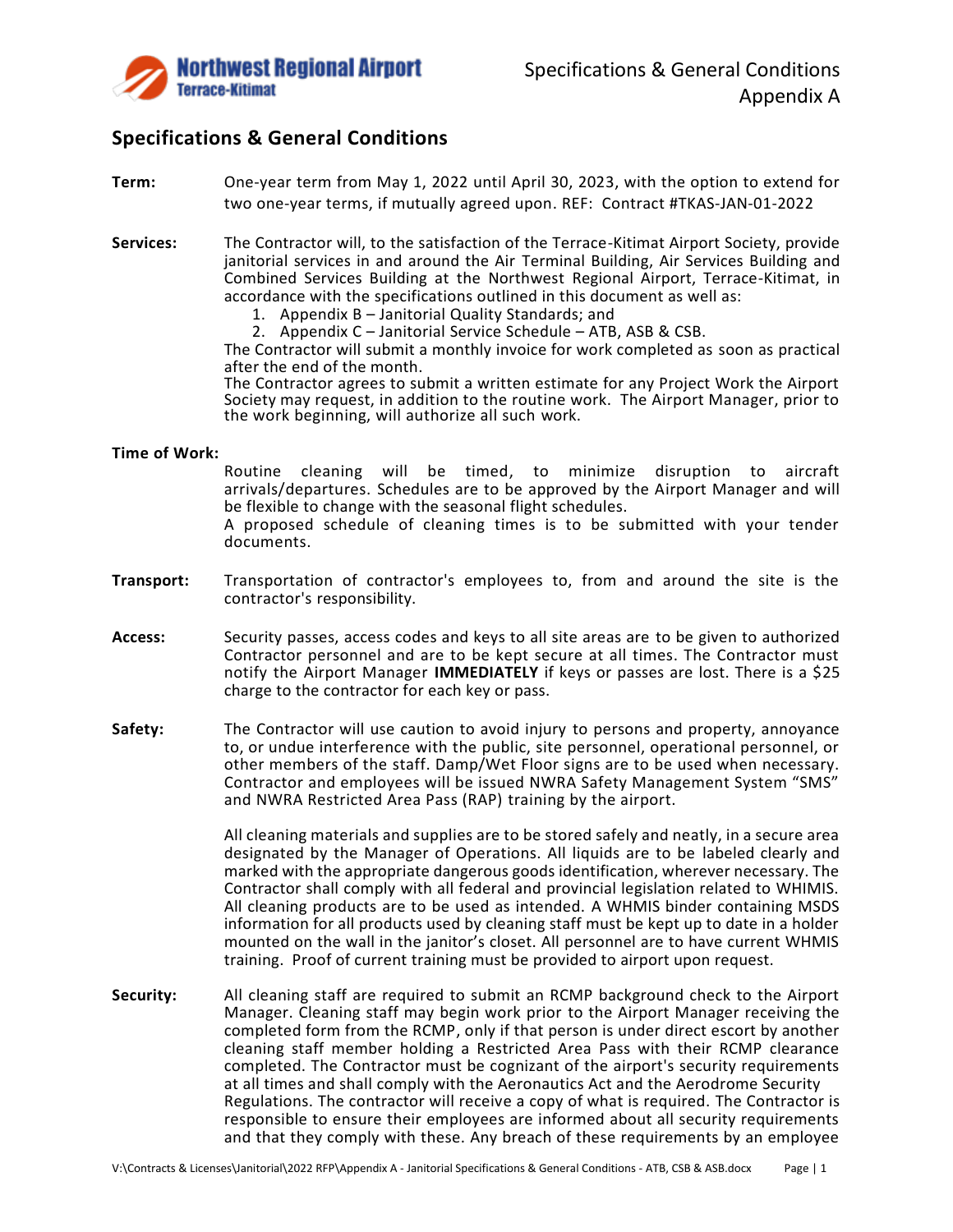

or the Contractor will be grounds for removal of the employee from the site and taking work out of the Contractor's hands. All secure areas are to be left secure upon completion of the work.

All personnel are required to attest to be fully vaccination when acquiring their RAP.

**Employee List:** The Contractor shall supply a written list of names, addresses, email address and a contact telephone number of all employees prior to them starting work.

## **Garbage Disposal:**

Collected garbage shall be bagged and disposed of in the dumpster container provided outside the air terminal building and the operations building.

## **Contractor Areas/Closet:**

All Contractor areas are to be kept clean and free of debris. Cleaning duties are to be posted in the janitor's closet.

**Repairs:** The Contractor shall promptly report to the Airport Manager any damage noted or repairs deemed necessary to site buildings, fixtures, fittings, equipment and electrical outlets.

## **Lost and Found:**

The Contractor will return any found items to the Airport Manager's office.

**Clothing:** For security and identification, the Contractor and employees must have their restricted area pass visibly displayed. All other clothing, footwear, outerwear should be clean, neat, and suitable for the work to be carried out. Hi-resolution vests are required when on the Apron and in the parking lot.

## **Quantity/Deficiency:**

In the event of a deficiency or lack of performance of the work contracted, the Contractor, once notified, will resolve the issue immediately or within an agreed upon timeline. If corrections are not made within the time frame stipulated, then a deduction from the monthly invoice will occur. Where the deficiency cannot be rectified, (i.e. daily tasks) notification will be given and adjustment to the invoice will be made and details of the deficiency and calculation given.

## **Contract Security:**

The Contractor may be required, at their own expense, to provide contract security in the amount of 10% of the value of the first year of the contract. The security can be in the form of cash, a certified cheque or a letter of credit, in a form acceptable to the Terrace-Kitimat Airport Society. Contract Security may also be in the form of a Performance Bond in the amount of 50% of the contract value. Contract Security in the form of cash or a certified cheque will be deposited in an interest-bearing account and will be returned, together with interest, to the Contractor, at the successful completion of the contract.

#### **Acceptance of Tender:**

The Terrace-Kitimat Airport Society reserves the right to accept or reject any and all tenders.

# **Offer Acceptance/Rejection:**

Tender offers shall remain open to acceptance and irrevocable for a period of thirty (30) days after the tender closing date.